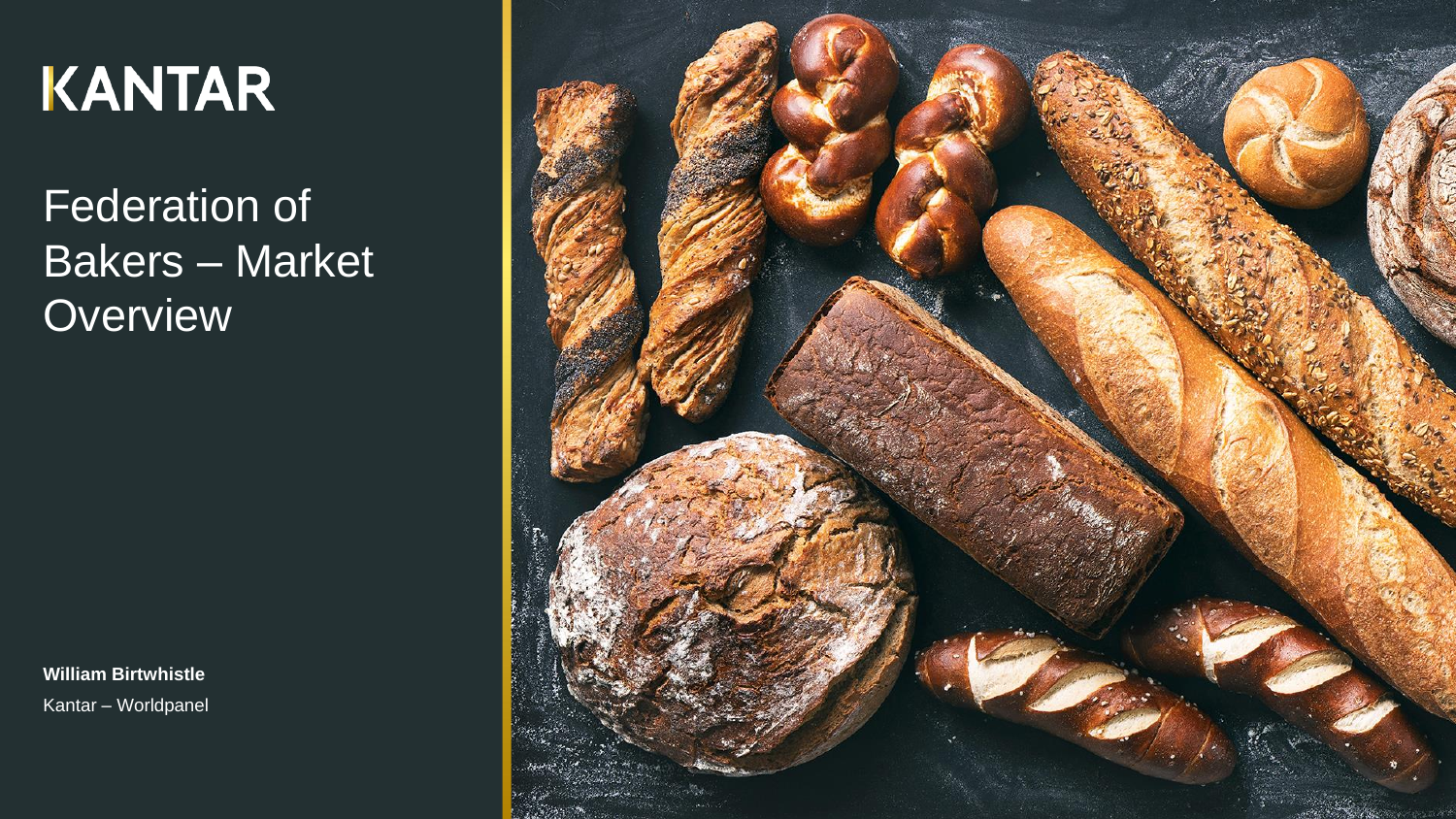## **Following strong growth during lockdown the category flattened in the year to March '22, value declines less than packs resulting in price increases.**



**KANTAR**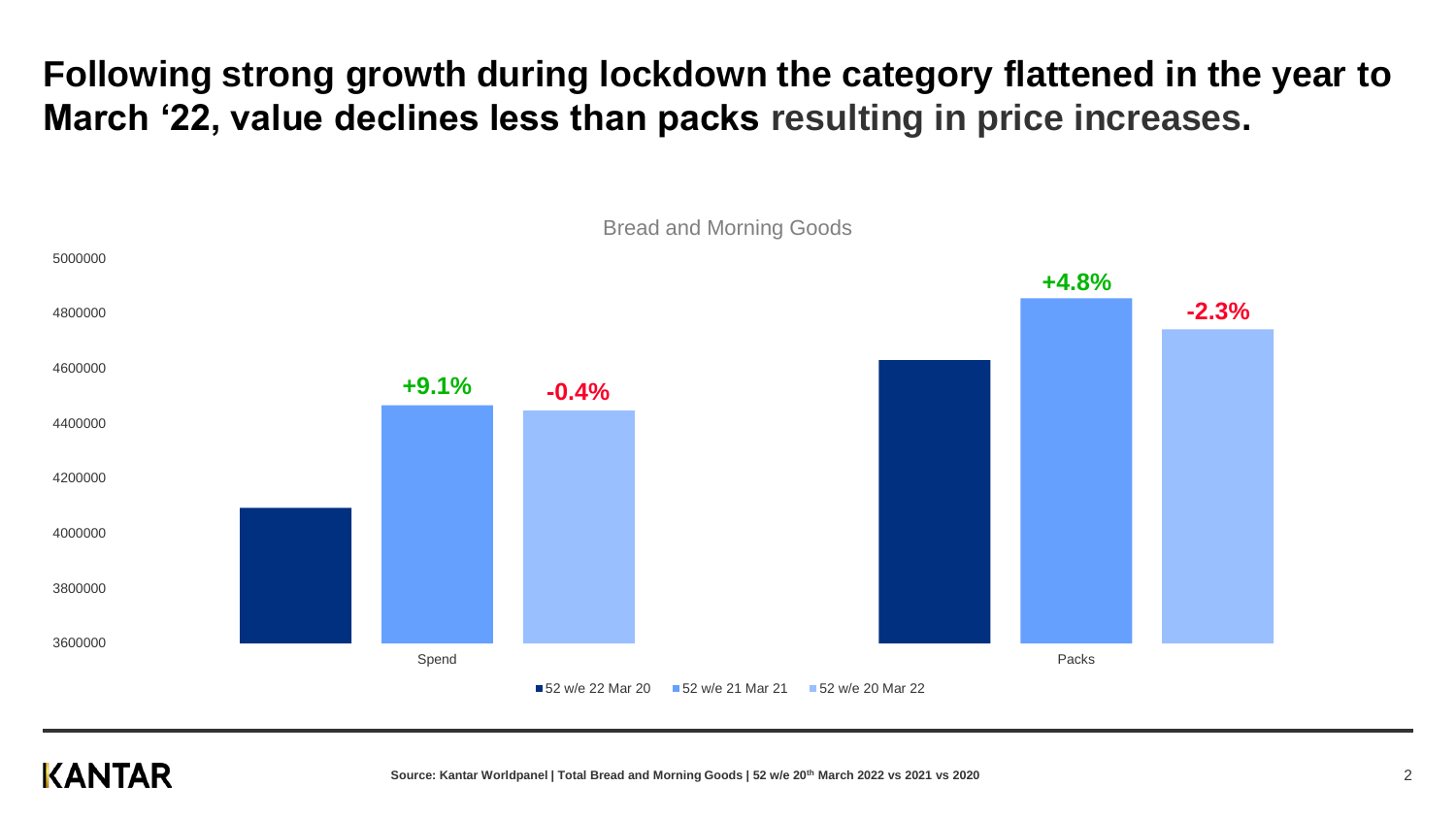**The return to work signals a reversion to the mean as traditional rolls and morning snacks grow.** 



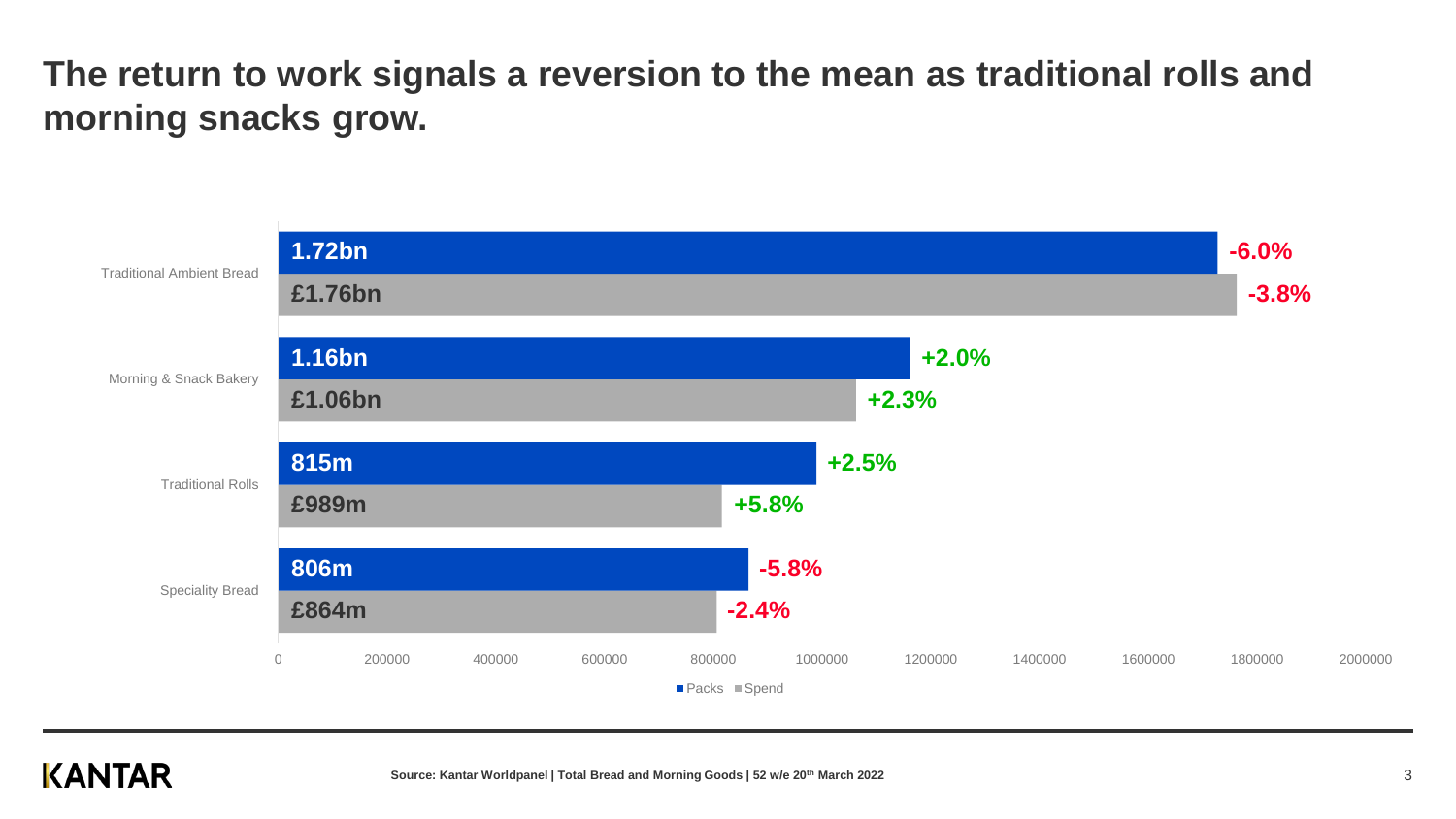**ISB is boosted by the drive for normality as hygiene concerns are diminished. Both spend and packs yet to reach pre-pandemic levels.**



#### **KANTAR**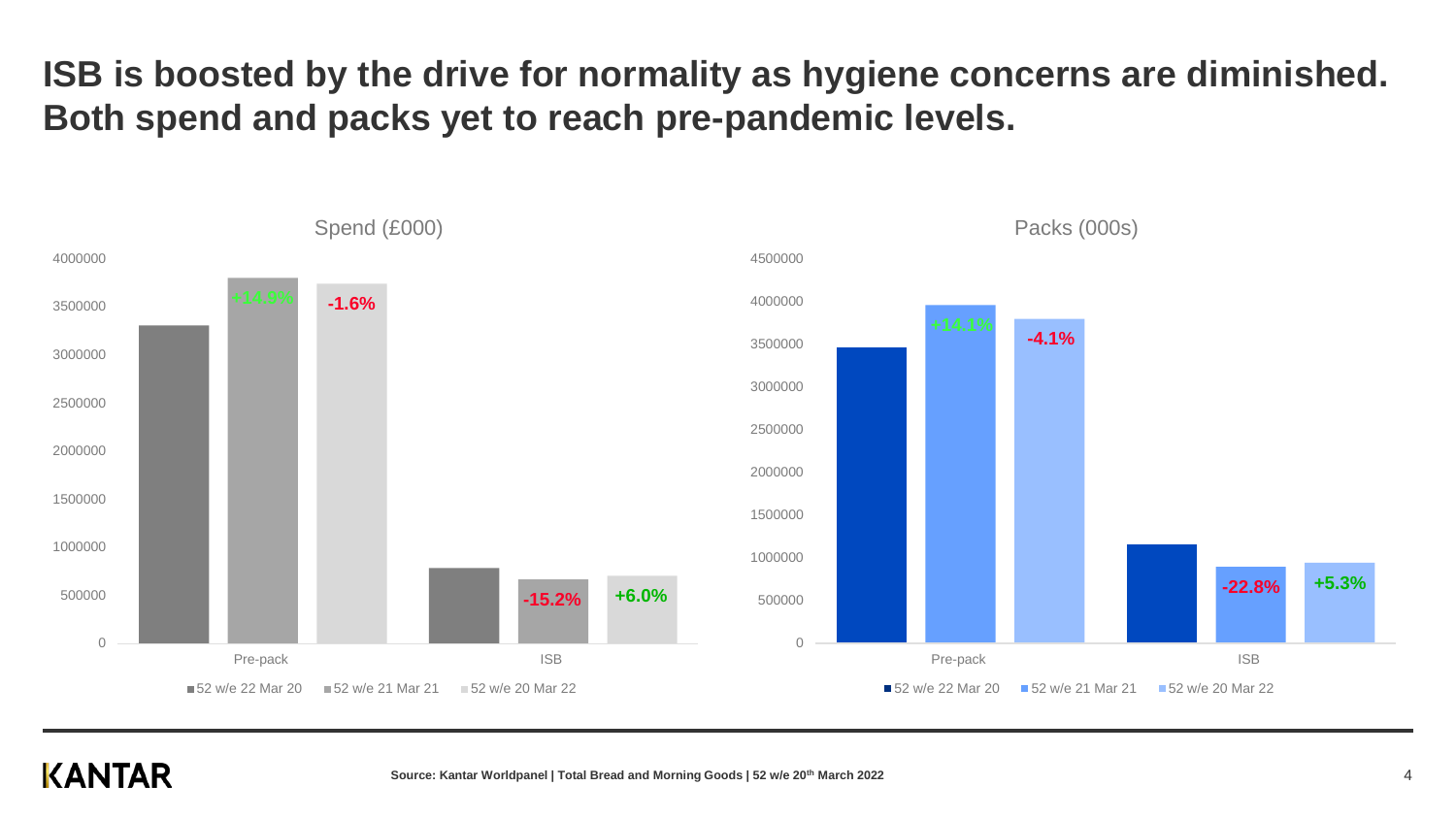## **Rolls continue to have the largest share in ISB, but still below the 37.6% prepandemic. They are the only segment to see ISB declines vs previous year.**



#### KANTAR